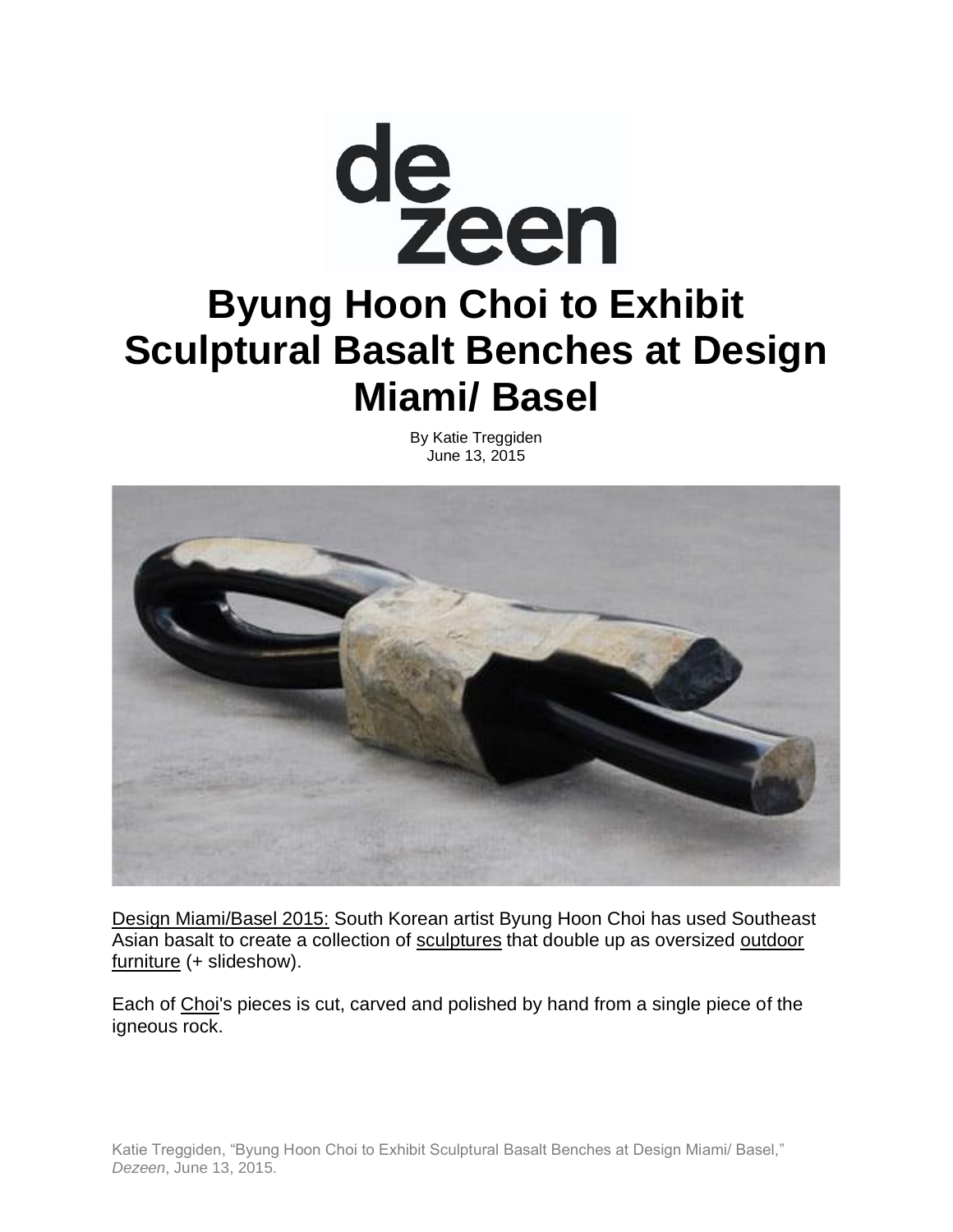

One piece resembles a huge stick of liquorice folded in half, while another looks like a series of alternating mountains and mushrooms, playing with the sense of scale. Carole Hochman, director of the New York gallery [Friedman Benda](http://www.dezeen.com/tag/friedman-benda/) that represents the artist, described the collection as "an indoor landscape similar to a Zen garden".

When sculpting each design, Choi responds to the existing form of the rock – leaving some areas raw while polishing other areas.

"His work thrives on tension, balance, humour, and the implausible wholeness of each work," said the gallery.



Katie Treggiden, "Byung Hoon Choi to Exhibit Sculptural Basalt Benches at Design Miami/ Basel," *Dezeen*, June 13, 2015.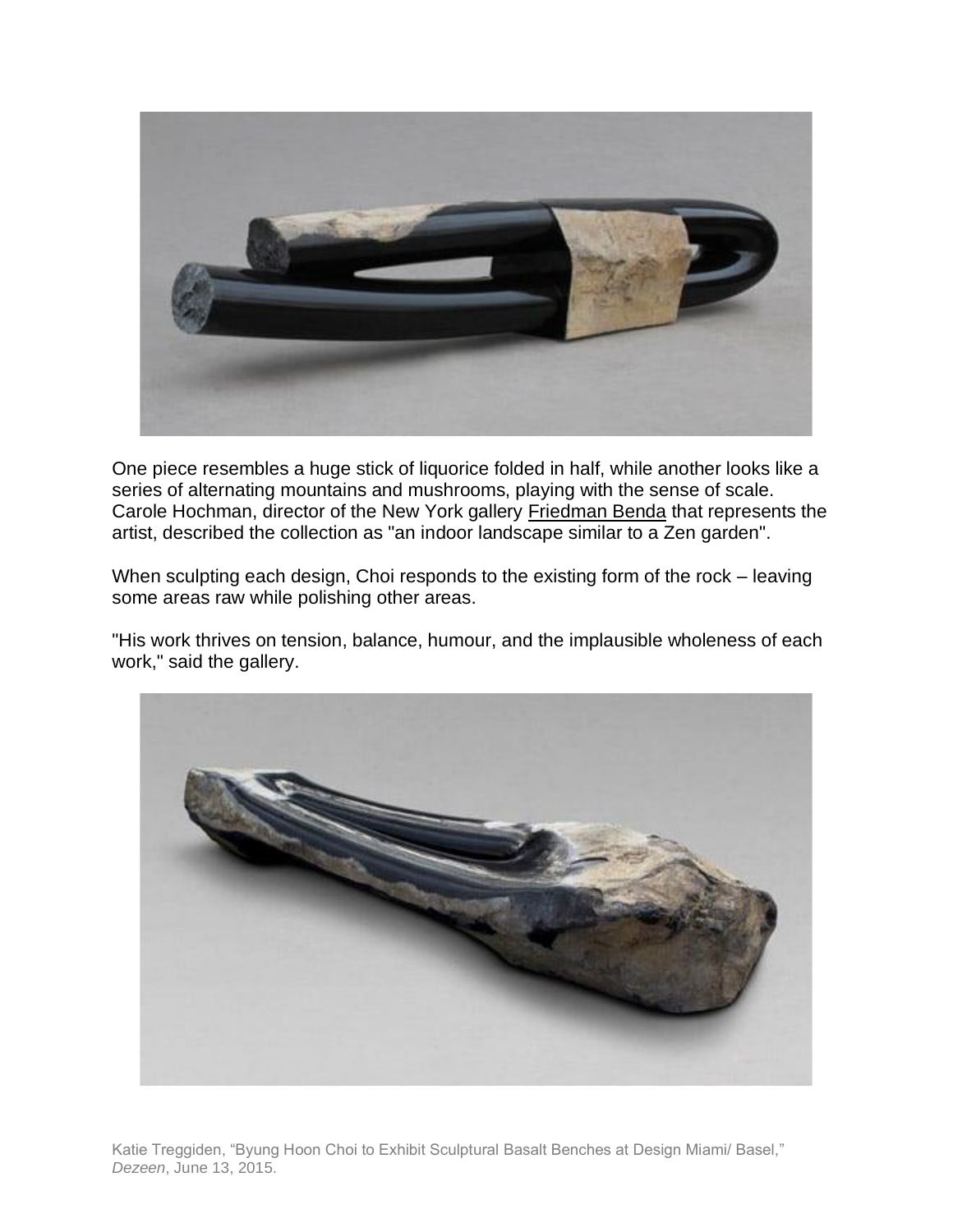Choi's references include the brushstrokes of traditional ink painting, the duality of yin and yang and the ancient Dolmens of Korea.

"Conceived as minimal and based on swift brushstrokes, these works are once raw and refined," the gallery said. "They are graphic statements hewn from great expanses of igneous rock – their forms animated by both their inherent material characteristics and the choices and skills of the artist."

Although the works appear to be purely sculptural, they also function as outdoor benches. One was also recently used as an indoor coffee table by interior designer Juan Montoya at a show house in Kip's Bay, Manhattan.



Friedman Benda is presenting the series at this year's Design Miami/Basel design-art fair as part of a solo installation. It is Choi's debut appearance at the fair.

"The intention is to encourage visitors to take a moment to pause, engage and reflect within the environment," Hochman told Dezeen. "We hope that visitors will be inspired by the sheer scale and composition of these awe-inspiring works."